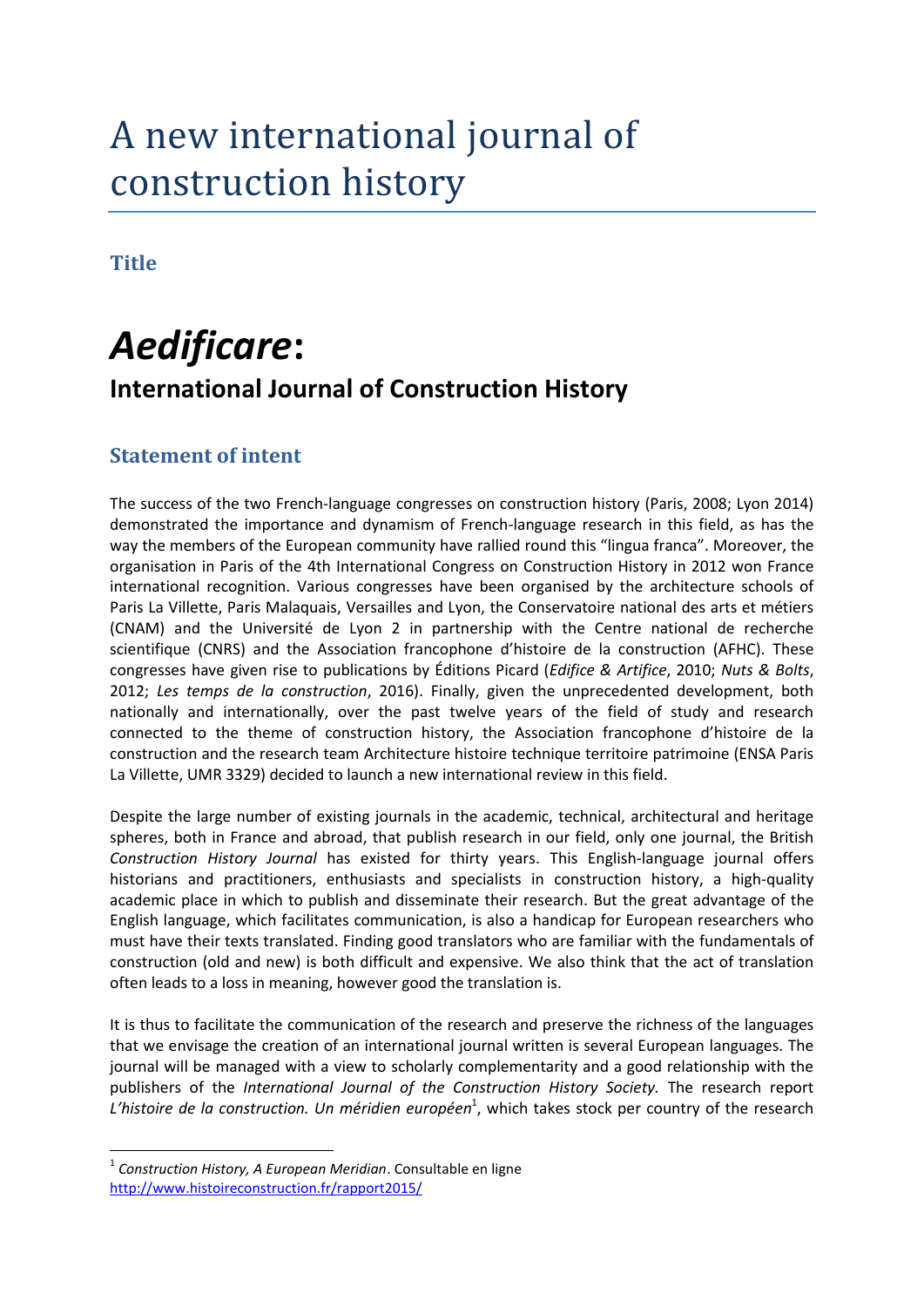and teaching in the field for the years 2004–14, is undeniable proof of the growth in the field of construction history and consequently of the fact that a new publication in Europe is required.

### **Objectives of the journal**

The journal has four main objectives:

- To make the public and construction professionals aware of the materiality of architecture (the role of the materials, construction processes, the construction site, the players in construction, etc.) and of its technical heritage.

- To create a work space that brings together researchers from different disciplines (history or art and architecture, history of techniques, archaeology, anthropologies, history of law and economics, etc.) and practitioners (architects, engineers, restorers, curators).

- To bring together researchers and professionals from large, medium-size and small building firms by reporting on the research carried out by these firms.

- To provide a platform for PhD students to publish articles about their current theses and their conclusions or outcomes.

# **Call for contributions**

Construction history is not a discipline, but a subject of scholarly research that is increasing in demand both nationally and internationally. It concerns one of humanity's timeless aims, from antiquity to the present. Why and how to make a structured shelter for being or acting? This line of questioning is inevitably interdisciplinary. Thus, while construction history is in principle a field of the history of sciences and technology, it inevitably joins the humanities and social sciences in their most varied aspects, in numerous fields as a human endeavour but whose economic, legal, social and political contexts play a determining role. The archaeology of the built work is complemented by the archaeology of construction. The history of art, and in particular the history of architecture, which has been in crisis for a few years, endeavours to join this initiative by choosing new themes borrowed from this field, such as the building site, practical knowledge, the status of professions, etc.

Construction history is not merely material. Closely linked to the conception of the project, it also concerns immaterial aspects. That history later involves considerations of the people at work, business and corporate networks, and of credit, financing, and investment (whether financial or ideological). It begins from the moment when the client commissions a design from the mason – in days of yore – the architect or the engineer and continues with the implementation of the *disegno* and the functional execution of the built work.

This history may be approached exhaustively:

– either diachronically: conception, execution, maintenance/improvement, heritage

– or synchronically: process, actors, materials.

But we wish to further develop knowledge by introducing innovative transversal questions, developed from original sources, crossing methods belonging to various disciplines (archaeological excavations, paper archives, oral and drawn traces, non-written practical knowledge, reconstitutions and experimental modelling, etc.)

The places of construction history are legion: from the quarry to the building site via the factory, from the stone cutter's lodge to the design offices via the company premises, from the architectural firms to the courtrooms via the administrator's desk, the solicitor's chamber and the scriptorium.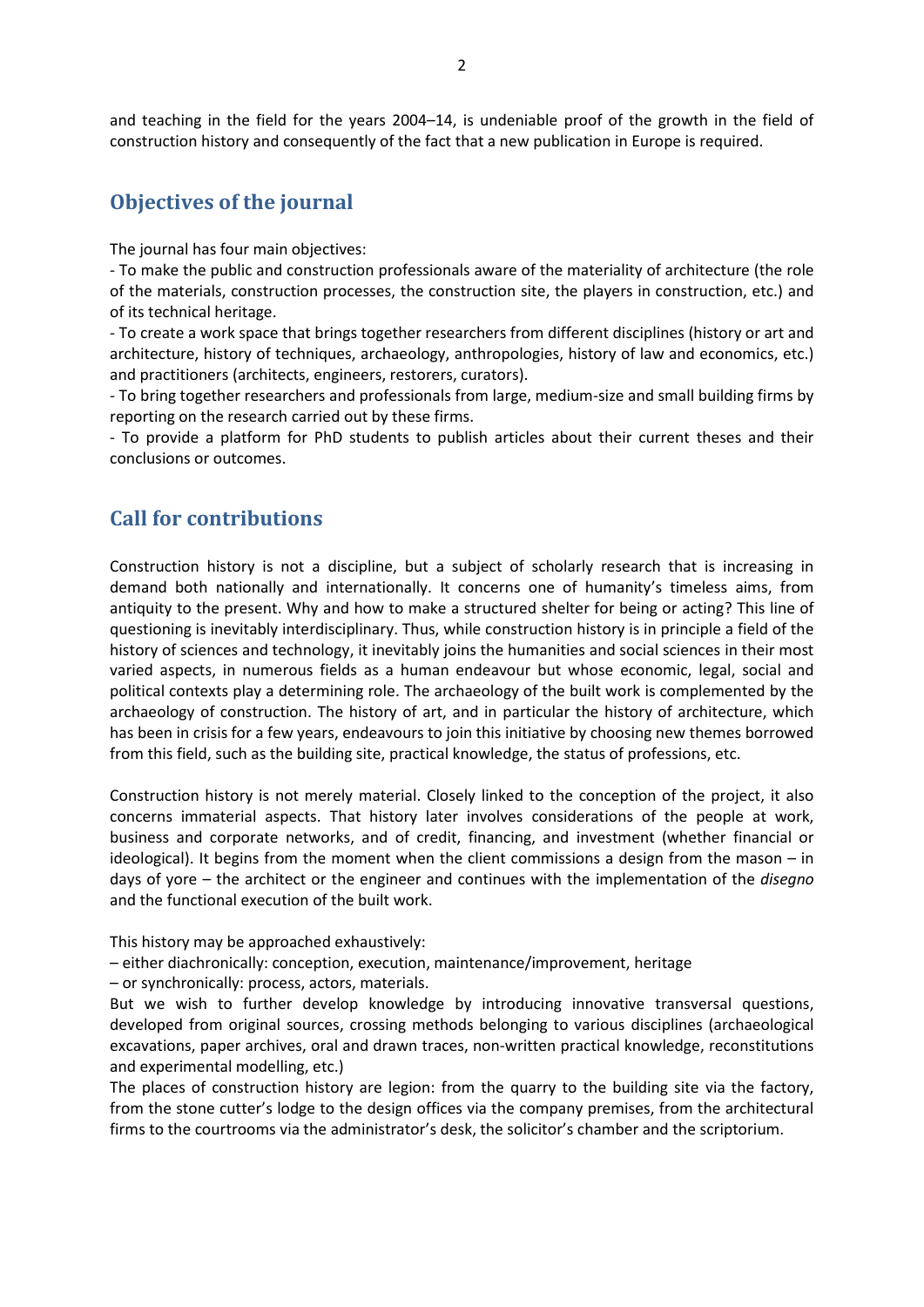We thus call on all persons interested in writing a paper in the field of construction history, whatever the period chosen, from antiquity to the present day. For the launch of the journal, we will only suggest themes that might root your thoughts in a wide-ranging dialectic able to cross disciplinary approaches, such as, for example:

- Genealogy of the field / discipline
- Materiality in construction history
- An anthropological vision of building techniques
- The many sources of the building site
- The transmission of construction knowledge
- Actors and agents and economic means
- Constructing, maintaining, demolishing
- Property and the right to build
- Building technology or science?
- Construction literature
- Expertise and the sharing of technical or empirical knowledge

# **Terms and conditions of the journal**

The journal of construction history is a multilingual, peer-reviewed and mainly published online.

- Multilingual: the five most widely spoken European languages as a mother tongue, second language or foreign language (English, German, French, Italian and Spanish)<sup>2</sup> are accepted; where necessary, a summary (approximately 500 words) in English or French is required.
- Peer-reviewed: every proposal will be anonymously submitted double-blind to two members of the reading committee or to two persons chosen on an ad hoc basis depending on the subject. The journal is thus peer-reviewed and endowed with an international academic committee that guarantees that these rules will be respected.
- Published mainly online: the journal is published online and will be made available as a priority and free of charge to association members and (on demand) in a paper version (150 copies) whose price will be determined by the publisher. Association members will receive a paper copy on demand.

The journal will comprise three sections and be introduced by a relevant editorial.

- The first section will contain at least four features based, if possible, on a single theme and thus make up a special report with introduction and bibliography. The length of these articles is not limited.
- The second section, entitled *varia*, will contain shorter articles (5,000–8,500 words), debates, publications or translations of sources, interviews and examinations of the "state of research" open to young researchers for presentation of their works.
- The third section, entitled *comptes rendus*, will include reviews of books, articles, exhibitions, etc.

# **Committees**

**.** 

(in the process of being set up and subject to validation by the persons concerned)

<sup>2</sup> *Eurobaromètre* spécial n° 386 of the European Commission: *Les Européens et leurs langues*, June 2012, study carried out in February–March 2012: http://ec.europa.eu/public\_opinion/archives/ebs/ebs 386\_fr.pdf [consulted on 1 April 2016].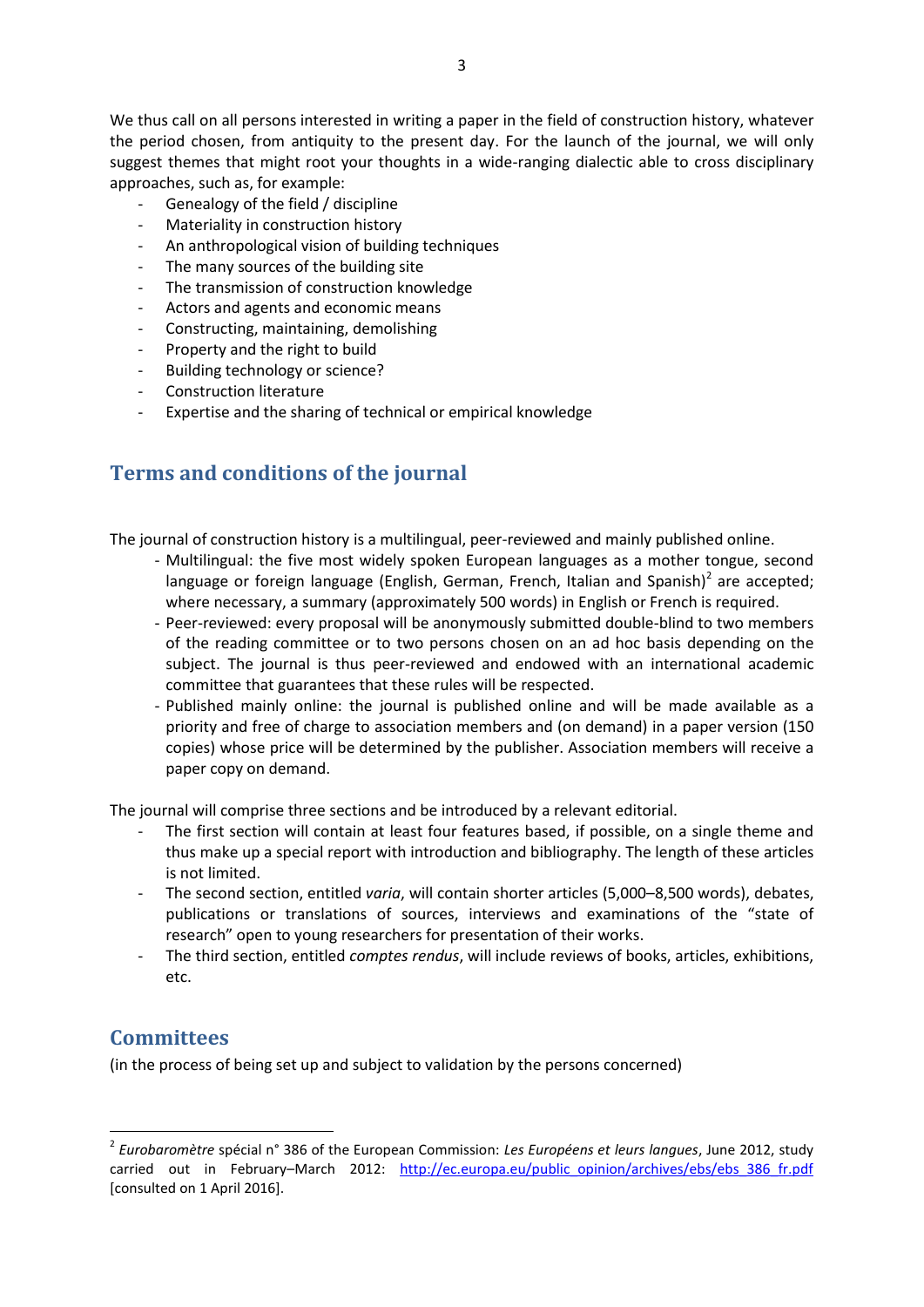#### **Editorial committee**

Philippe Bernardi, CNRS, Laboratoire de médiévistique occidentale de Paris, UMR 8589, Université Panthéon Sorbonne

Robert Carvais, CNRS, Centre de théorie et analyse du droit, UMR 7074, Université Paris Ouest Nanterre La Défense, ENSA Paris Malaquais et Paris La Villette

Valérie Nègre, ENSA Paris La Villette, UMR 3329 Architecture Urbanisme Société : savoir, enseignement, recherche

#### **Academic secretariat**

Emmanuel Château, Université de Montréal, conseiller en humanités numériques

Maxime L'Héritier, Université de Paris 8, EA 1571, Histoire des Pouvoirs, Savoirs et Sociétés (HISPOSS)

Sandrine Victor, Université d'Albi, UMR 5136 France Méridionale et Espagne: Histoire des sociétés du Moyen Age à l'époque contemporaine

#### **Academic committee**

Dominique Barjot, Université Paris-Sorbonne Jean-François Belhoste, Ecole pratique des hautes études Jacopo Bonetto, Università degli Studi di Padova James Campbell, Cambridge University Linda Clarke, University of Westminster Krista De Jonge, University of Leuven Janet Delaine, Oxford University Roberto Gargiani, Ecole polytechnique fédérale de Lausanne Alberto Grimoldi, Politecnico di Milano André Guillerme, Conservatoire national des arts et métiers Santiago Huerta, Escuela Técnica Superior de Arquitectura de Madrid Karl-Eugen Kurrer, Wilhelm Ernst & Sohn Verlag (Berlin) Lynne Lancaster, University of Ohio John Ochsendorf, Massachusetts Institute of Technology Antoine Picon, Harvard Graduate School of Design Philippe Plagnieux, Université Paris 1 Panthéon-Sorbonne Sergio Poretti, Università di Roma Tor Vergata Jean-Pierre Van Staëvel, Université Paris Sorbonne

#### **Reading committee**

Bill Addis, Construction History Journal Michela Barbot, CNRS, Institut et dynamiques historiques de l'économie et de la société Antonio Becchi, Max-Planck-Institut für Wissenschaftsgeschichte Inge Bertels, Vrije Universiteit Brussel Robert Bork, School of Art and Art History, University of Iowa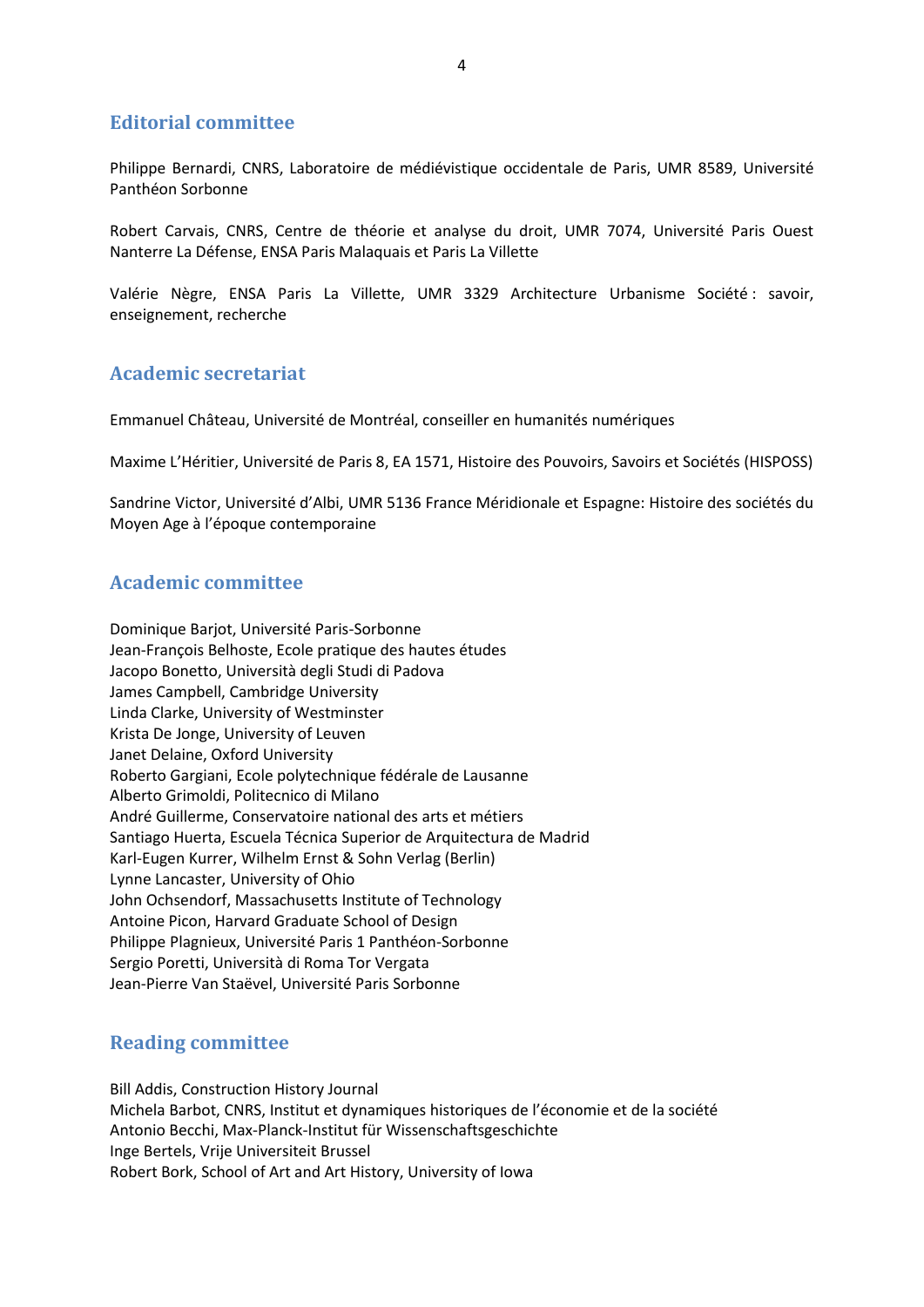Stefano Camporeale, Universitá degli studi di Trento Pierre Caye, CNRS, Centre Jean Pépin Alexandre Cojannot, Archives Nationales, Paris Maria Grazia D'Amelio, Universitá di Roma 2 Tor Vergata Hélène Dessales, Ecole normale supérieure, Paris Joan Domenge Mesquida, Universitat de Barcelona Pascal Dubourg Glatigny, CNRS, Centre Alexandre Koyré Daniela Esposito, Sapienza, Universitá di Roma Ulrike Fauerbach, Eidgenössische Technische Hochschule, Zürich François Fleury, Ecole nationale supérieure d'architecture de Lyon Federico García Erviti, Universidad Politéchnica de Madrid Javier Girón Sierra, Escuela Técnica Superior de Arquitectura de Madrid Franz Graf, Ecole polytechnique fédérale de Lausanne Jean-Marie Guillouët, Université de Nantes Riccardo Gulli, Universitá di Bologna Stephan M. Holzer, Universität der Bundeswehr München Tullia Iori, Universitá di Roma Tor Vergata Guy Lambert, Ecole nationale supérieure d'architecture Paris-Belleville Katie Lloyd Thomas, Newcastle University Fanny Madeline, Fondation Thiers, CNRS Manuela Martini, Université Lumière Lyon 2 João Mascarenhas Mateus, Universidade de Lisboa Dominik Maschek, University of Birmingham Virginie Mathé, Université Paris Est Créteil Val-de-Marne Torsten Meyer, Eidgenössische Technische Hochschule, Zürich Camilla Mileto, Universitat Politècnica de València German Navarro Espinach, Universidad de Zaragoza Marco Rosario Nobile, Università di Palermo Emilie d'Orgeix, Université Bordeaux Montaigne Giovanni Di Pasquale, Museo Galileo - Istituto e Museo di Storia della Scienza (Firrenze) Antonio Pizzo, Consejo Superior de Investigaciones Cientificas - Instituto Arqueológico de Mérida Dominique Raynaud, Université de Grenoble Maria do Carmo Ribeiro, Universidade do Minho Dorothée Rippmann, University of Zurich Juan Clemente Rodríguez Estévez, Universitad de Sevilla Linnéa Rollehagen-Tilly, Ecole nationales supérieure d'architecture Paris La Villette Oliva Rodriguez Gutierrez, Universidad de Sevilla Ben Russell, University of Edinburgh Herman Schlimme, Bibliotheca Hertziana, Max-Planck-Institut für Kunstgeschichte Jean-Jacques Schwien, Université de Strasbourg Arnaldo Sousa Melo, Universidade do Minho, Braga Arnaud Timbert, Université de Lille 3, Institut national d'histoire de l'art Jos Tomlow, Hochschule Zittau/Görlitz Klaus Tragbar, Leopold Franzens-Universität Innsbruck Fernando Vegas López-Manzanares, Universitat Politècnica de València Christine Wall, University of Westminster David Wendland, Technische Universität Dresden David Yeomans, International council on monuments and sites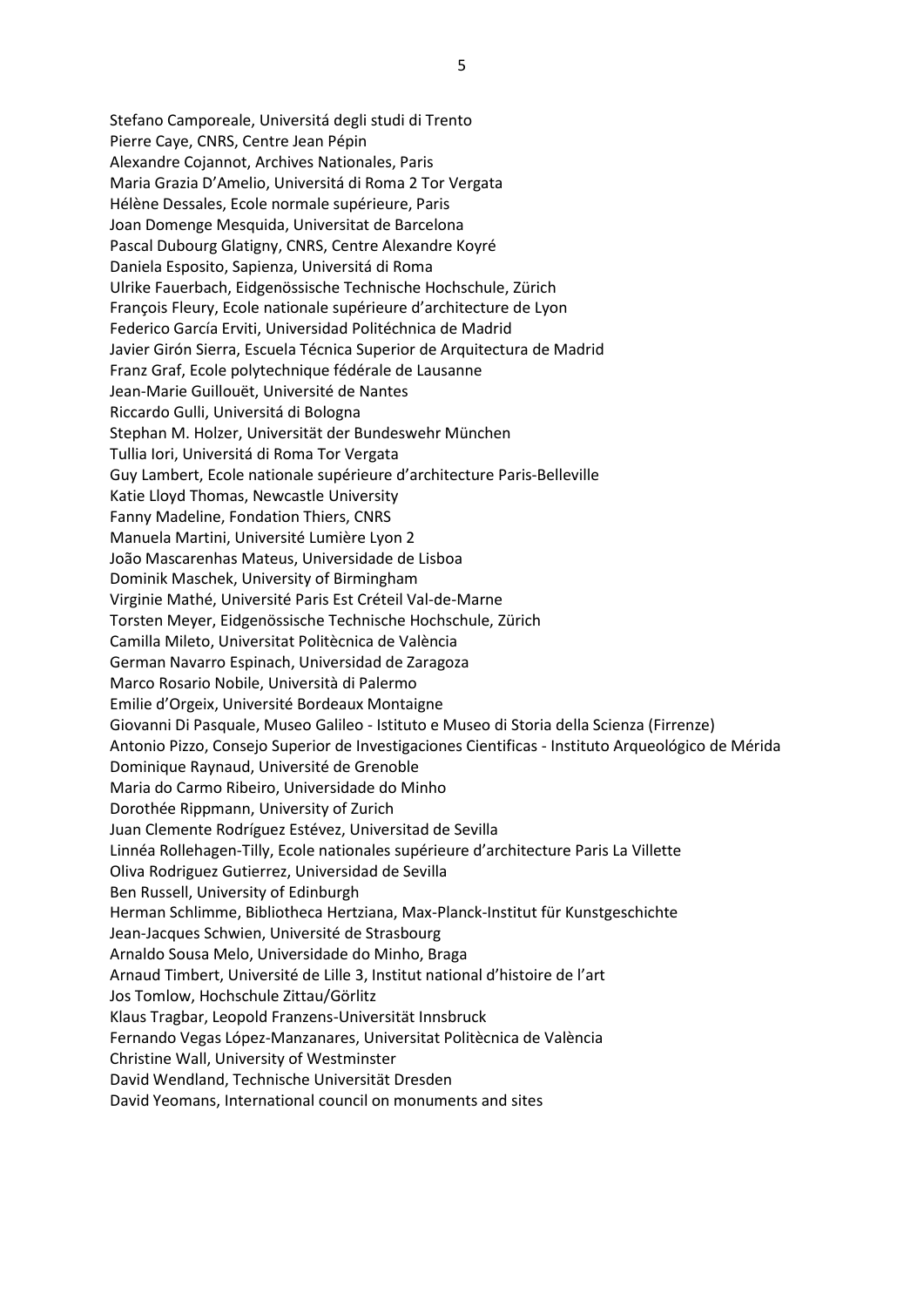# **Instructions for authors**

**Accepted languages:** French, English, German, Spanish, Italian

The conventions of each of the five languages accepted by the journal are respected, including:

- The use of quotation marks with or without non-breaking spaces: «, ", '.
- Non-breaking spaces before or after punctuation: «, ", ', ;, :, ?, !, etc.
- Capitals in titles (Germanic languages)
- The accents (or lack thereof) specific to each language.
- The use of Roman or Arabic numerals for centuries (XVII<sup>e</sup> siècle, but 17th century)
- The way of citing dates.

Apart from these conventions, the rules of the journal are as follows:

# **1/- General rules:**

Italics are used for words foreign to the language used. Bold type and block capitals are not used.

# **2/- Body of the text:**

The text must be typed using Microsoft Word in Times New Roman, 12 point, line spacing: 1.5.

It must be sent to the address of the journal [\[aedificare.revue@gmail.com\]](mailto:aedificare.revue@gmail.com) with a short biographybibliography of 5–10 lines, two summaries (a short one in the language of the article [about 10 lines] and a longer one [500 words minimum] in English or French as required).

The author will also be asked to supply 5 keywords, in the two languages chosen (the language of the article and the language of the longer summary). The keywords must be generic, setting space and time, then specific. For example: Middle Ages, Catalonia, factory, accountancy, financial management.

The article should be structured using the Word style function: Title, Heading 1, Heading 2, Heading 3, etc.

# **3/- Footnotes / bibliography**

(cf. 5/- Bibliographical references).

Articles will be submitted to the journal with the bibliography in footnotes. If the article is selected to make up the special report, a separate bibliography will be required, expanded or as it appears in the original, as the author wishes.

#### **4/- Quotations**

Quotations of five lines or less will be inserted into the text and set between quotation marks. Quotations longer than five lines will be separated from the text by a double space and will be set without quotation marks.